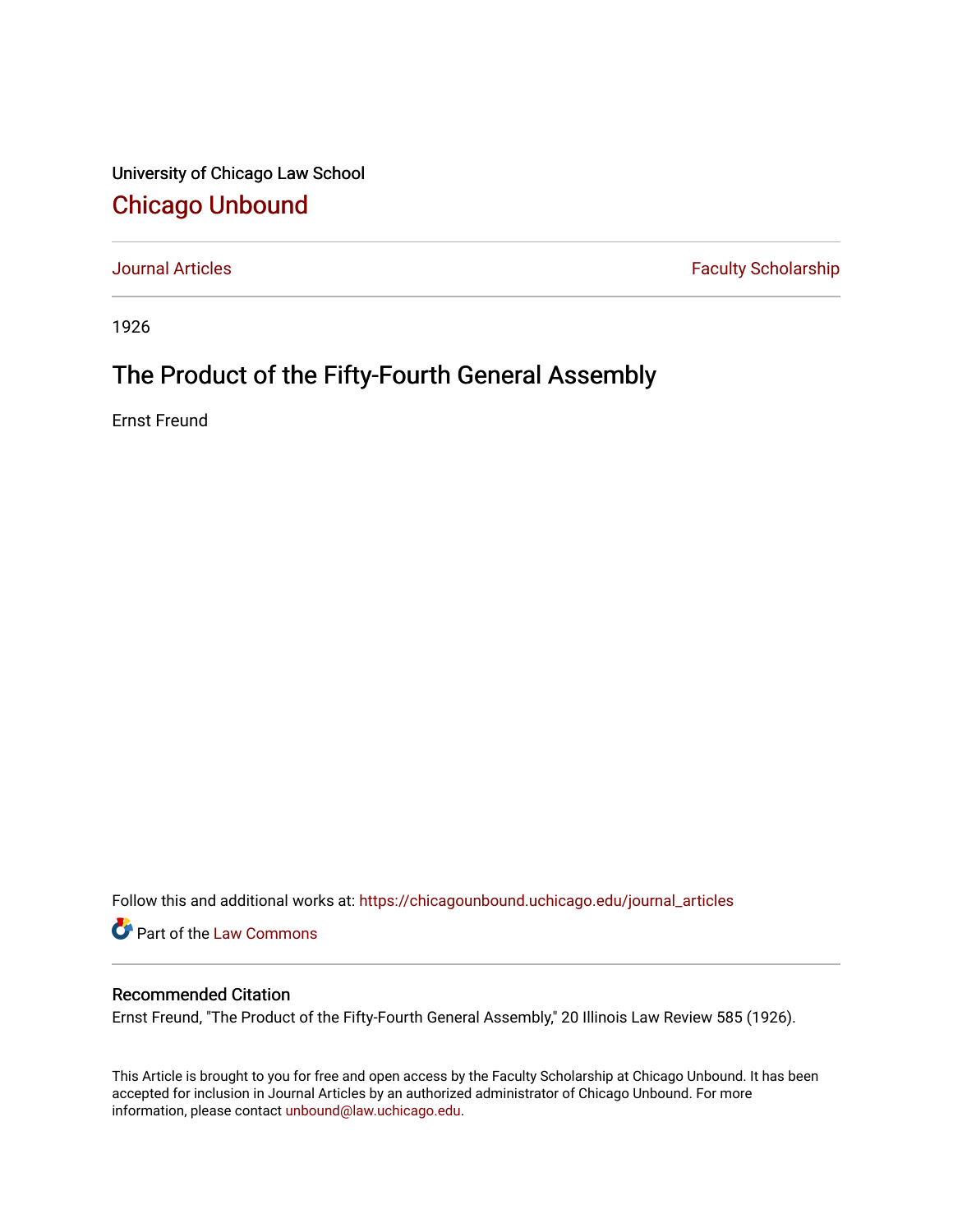acquittal of the guilty, and does it not do much to occasion delay and to clog the wheels of justice? It is a notorious fact that only a relatively small number of those who are held over to the grand jury or are kept awaiting trial in the Cook County jail are afterwards convicted. Is **not** this at least partly due to the fact that not only are some entirely innocent of even the lesser offense, but that the witnesses who have been called upon to appear before three tribunals (the municipal court, the grand jury and the criminal court), have become discouraged or have been tampered with or have otherwise fallen by the way so that even the lesser offense cannot be proved?

We all know the temptation there is to the state's attorney to thus pad the information, for but little political capital can be made out of a conviction for a misdemeanor, but the province of the state's attorney is not to make political capital but to further the ends of justice, and there can be no doubt of the great saving of time and of money if more cases could be disposed of by the committing magistrates. Often, too, the difference in moral obliquity between the felony and the misdemeanor is difficult to determine. In many states, for instance, a difference of one cent will change a petit into a grand larceny and a mere trifling incident, a theft into a burglary or a robbery. Yet often in order that the prosecuting officer may 'point with pride' and have the added reputation which comes from a conviction for a felony, or that the individual spite or interest of the complaining witness may be gratified, a desperate effort is made to pad the record and to exaggerate the value of the stolen article so that the necessary amount may be proved and the same padding is resorted to in the cases of the other offenses.

These practices result in numerous acquittals. They always result in delay and they often result in the corruption and disappearance of witnesses. No one, too, can doubt that thousands of young men and boys and first offenders have been ruined by their association with hardened criminals in the county jail while they have been awaiting trial and sometimes when they have been entirely innocent. **ANDREW A. BRUCE.** 

## THE PRODUCT OF THE FIFTY-FOURTH GENERAL ASSEMBLY

The acts passed by the 1925 session of the legislature of the State of Illinois have been listed in a previous number of this **REvIEw;** this note is intended to offer a few comments upon the work accomplished.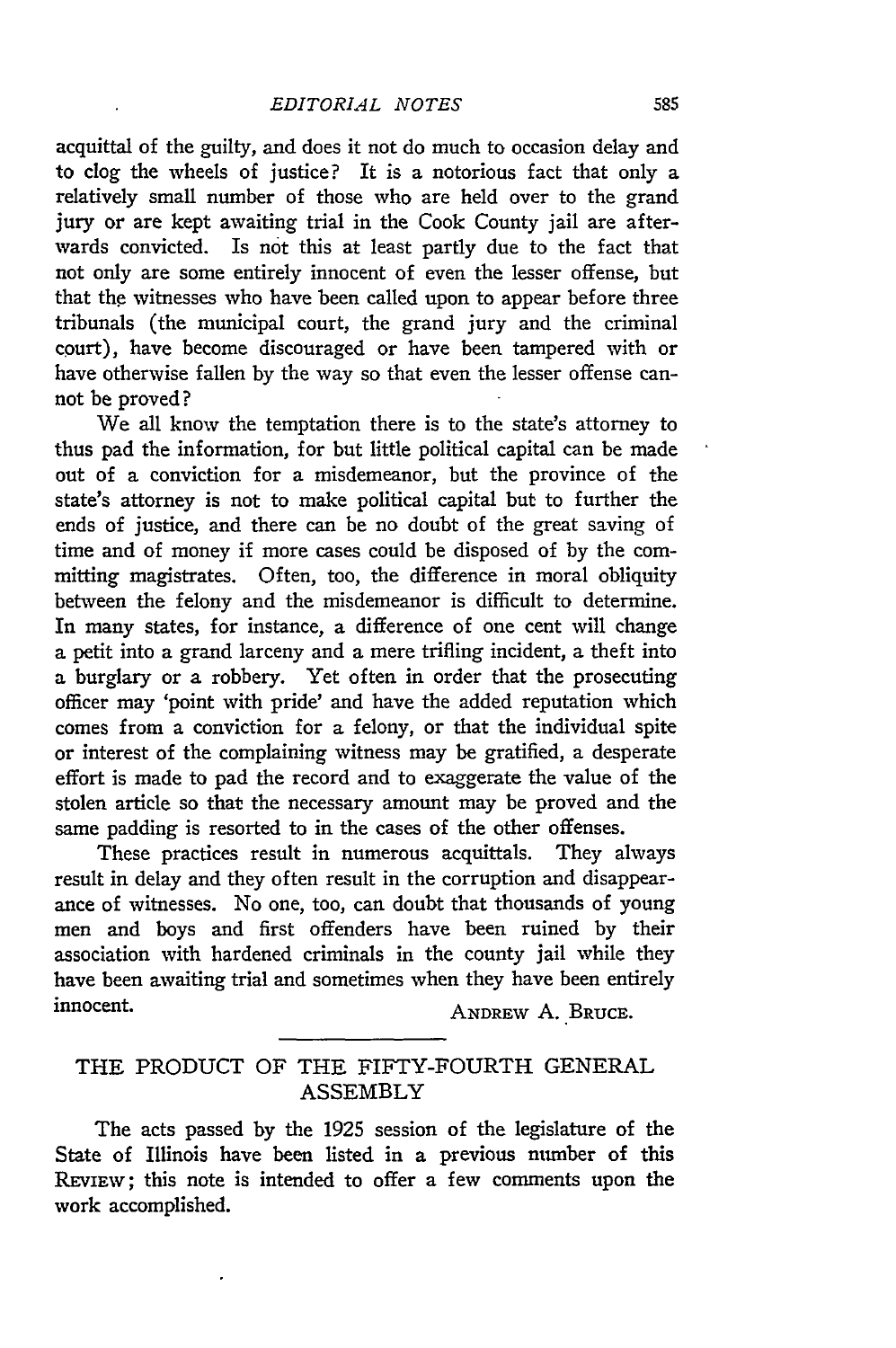If brevity is the soul of wit, our legislature is a progressive body: the volume of Session Laws for 1919 numbered 1,021 pages, that for 1921, 884 pages, that for 1923, 639 pages, the present one, 617 pages; but it is doubtful whether we shall ever again reach the low (or high?) level of 192 pages, which was the record of 1883.

The volume is needlessly swelled by a deplorable practice, for which the draftsman will assign responsibility to the constitution or to its judicial interpretation; if the City of Chicago desires a new power, e. **g.,** to impose a registration fee for electrical contractors, it is believed to be necessary to re-enact the entire first section of Article V of the city act, covering eight printed pages. The same is true where a new licensing act requires a new board of examiners, where an officer is created in one of the state executive departments, or his salary is increased; these changes involve reenactment of three long sections of the civil administrative code, likewise covering nearly eight printed pages.

This method of drafting is supposed to be necessitated by the constitutional provision forbidding amendment by reference and requiring re-enactment of the section amended. That provision was intended to prevent amendments on their face unintelligible; and where the amendment consists in addition or substitution and not in mere omission, the object is accomplished in the bill as introduced in the legislature by printing the new matter in italics. But since this device is not carried into the printed session laws, the new method is as 'blind' as the old one was, and it requires careful comparison of the new with the old section to discover in what respect it has been amended. The prevailing method has the undeniable advantage that the amendment can be fitted at once into a new statutory revision without requiring textual alterations by the editor. The advantage might be retained without the present prolixity if future draftsmen would, in connection with new propositions to amend lengthy subdivided sections, take the opportunity of re-numbering the subdivisions as independent sections, as was done in the County Court Act of March 26, 1874. Compliance with the constitution would thereafter be possible without the present inconvenience.

The following classification of the Session Laws may be of interest: Not counting appropriations or joint resolutions, there appear to be two hundred acts. Of these, one hundred and fortyeight are acts to amend previous acts or to add sections, and ten are validating or legalizing acts, leaving only forty-two acts purporting to be of an independent character, and of these two, at least, the one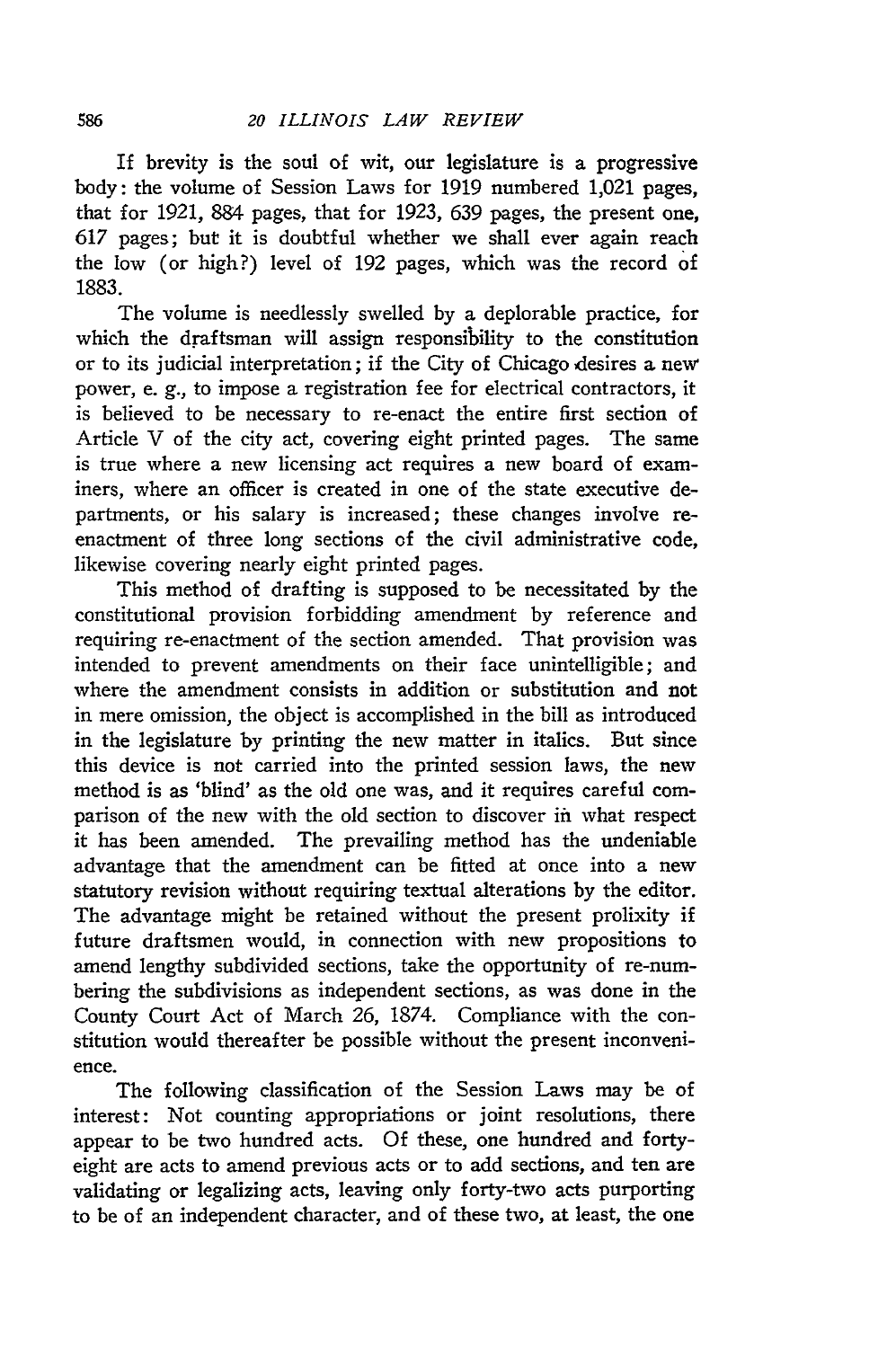relating to an additional circuit term in one of the counties (p. 327), the other relating to salaries of county judges (p. 398), are virtually amendments, and it is surprising that the county judges should have thought it safe to proceed otherwise than by amending section 5 of the present Fees and Salaries Act.

The county judge salary act belongs to a large category of measures inspired by the same general object: thirty-eight acts, or nearly one-fifth of the whole, impose or open the way for new financial burdens by raising tax rates, enlarging debt limits, creating new spending powers, or increasing fees, salaries, or other statutory benefits, without requiring the legislature itself to find the necessary funds. Naturally, a legislator feels less responsibility in consenting to expenditures which are not to be met out of state appropriations. He may also be justified in yielding to local demands where the statute involves only a grant of local power, leaving the final responsibility with the local community. But it is different where payments under the statute are made mandatory, as in the case of many salary increases or the increases of other benefits, e. g., under the Workmen's Compensation Act. The latter are understood to be the result of agreements reached between the parties concerned, so that legislative acquiescence was natural. Undoubtedly, also, there may have been a legitimate case for the increase of other fees and salaries. But this important subject should be comprehensively and systematically considered, and not upon the basis of pressure exercised by the parties in interest. The legislature has no independent sources of information; opposition is invidious, and the check of direct responsibility to the people, in the form of the total of appropriations and the consequent tax rate, is lacking.

It is more difficult to speak of the very technical subject of public employees' pension funds. That relating to the employees of Cook County covers over 50 pages, by far the longest of the acts. The amendment of the Chicago police pension act covers 20 pages. It must be asked whether it would not be possible to consolidate these statutes in such a way that funds can be created and managed in accordance with standard provisions.

The more important of the independerit acts may be placed under the following categories: conservation (river control, state parks, and forests); public health -(bovine tuberculosis, pasteurization of milk, and quality of cheese); public morals and safety (athletic exhibitions, carnivals, dance halls, deadly weapons, county bureaus of public welfare) ; private finance (credit unions); practice of professions (beauty culture, public accountancy); labor (injunctions), and real estate (rent concessions).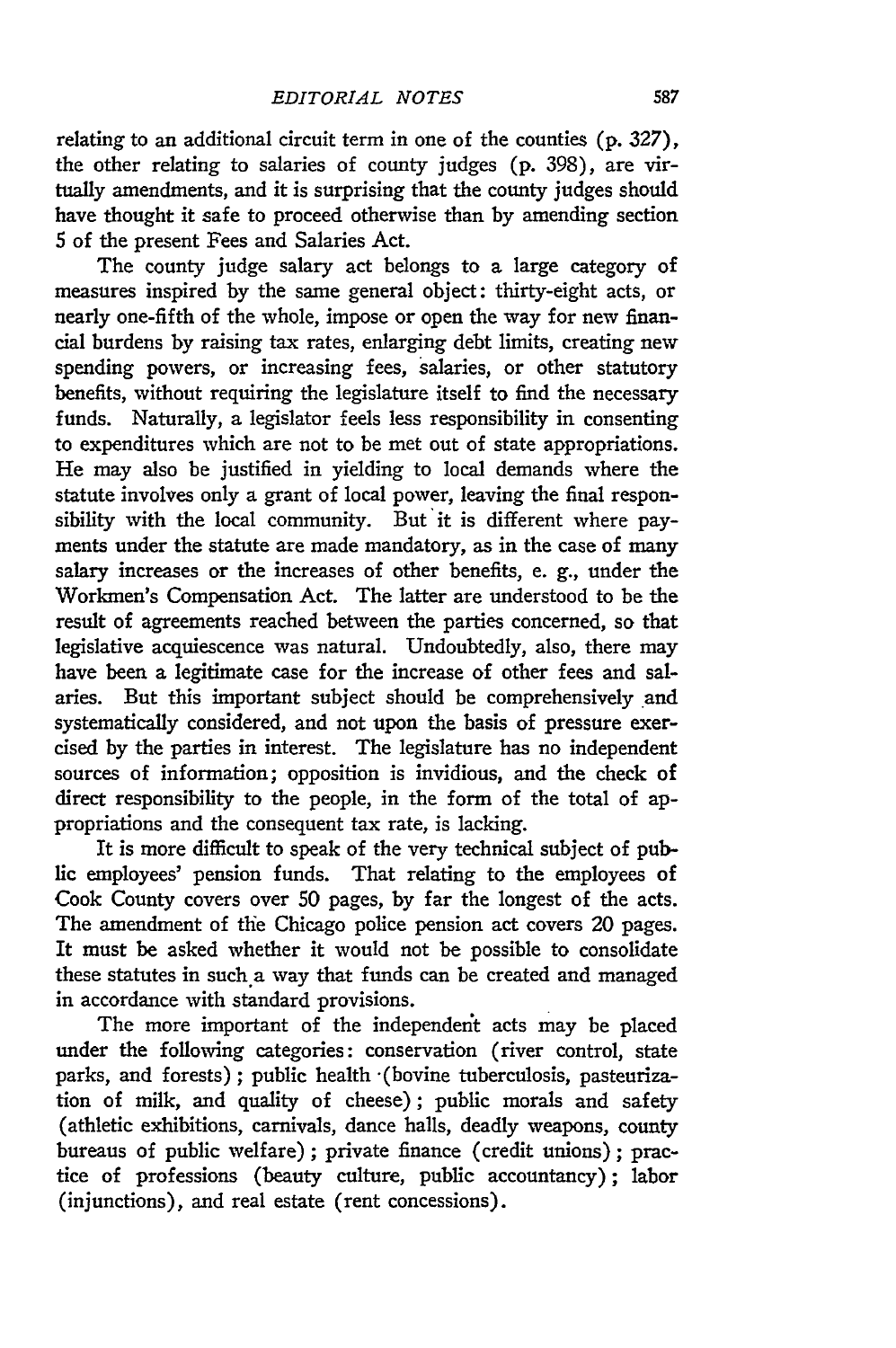While only a careful study of all these measures would justify passing judgment upon them, the following points of comment or criticism suggest themselves upon cursory examination:

The constant additions to the compulsory license system are to be regretted. There can be no reasonable objection to optional certification, which serves every legitimate purpose; but usually it proves but to be the first step toward the compulsory license system. So in the matter of accountancy. The compulsory system makes it necessary to define what constitutes practice, a difficulty fortunately avoided under the optional method. The demand for licensing claims to serve the public interest, but is really an expression of the perpetual tendency toward retrogression in economic liberty. What 'profession' next after "beauty culture"?

It is safe to say that the new deadly weapons law will not be the last word on a concededly difficult matter. The provision against selling small firearms to aliens is as futile as it is narrow-minded. If it is proper for a citizen "to keep in his home or place of business any firearm reasonably necessary for the protection thereof" (s. 7), why should not an alien have the like benefit? The legislative fashion is to treat the alien as a semi-outlaw. There is, of course, nothing to present the alien to procure the weapon from out of the state.

The act restricting the granting of injunctions in labor disputes appears to be a conservative measure; it formulates what is regarded by many as the better law, irrespective of statute, namely, the protection of the usual strike methods if practiced peaceably, and without threats or intimidation.

The act in relation to actions or suits concerning damage or injury to real estate affected by a nuisance is apparently waste paper, for it is so drawn as to make no sense whatever. It may be guessed that the draftsman intended that the settlement of a cause of action for a permanent or continuing nuisance should bar further actions by subsequent acquirers of the property; but he did not succeed in putting his thought into intelligible English.

The provision amending section 8 of the Adminstration Act by giving the probate courts power to adjudge controversial title to property and to determine the right of property is in line with the endeavor to extend probate jurisdiction so far as it can be done within the limits of the constitution.<sup>1</sup>

Illinois follows the example of other states in permitting the organization of credit unions. The act for this purpose appears

<sup>1.</sup> *Mortenson's* Estate 248 Ill. 520.